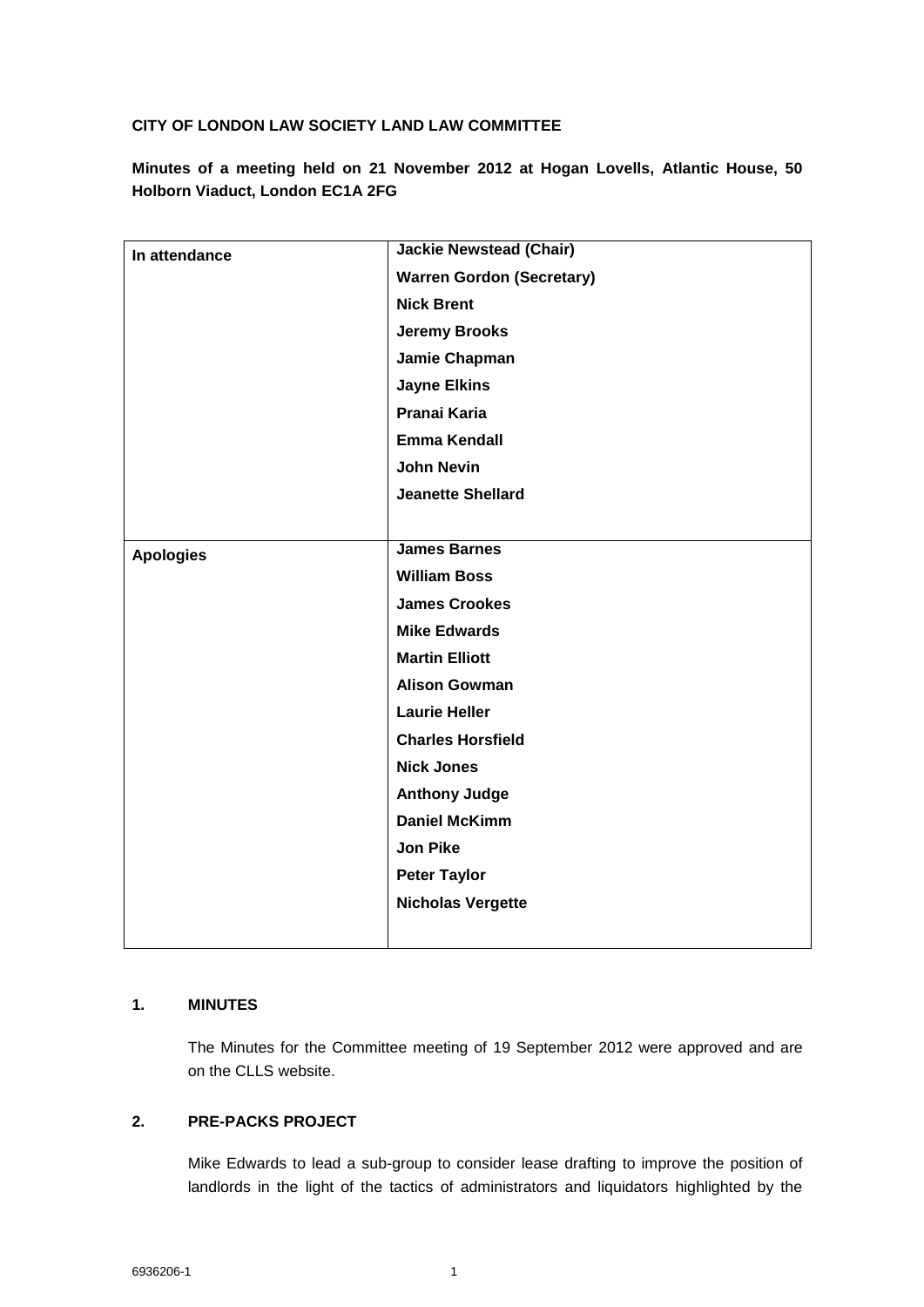Goldacre and Luminar cases. Jackie Newstead, Peter Taylor and Pranai Karia have also volunteered to be members of this sub-group and other volunteers are requested.

### **3. RESPONSES TO LAW COMMISSION'S QUESTIONS ON RIGHTS TO LIGHT**

Member firms should respond individually to questions put to the Committee by the Law Commission on rights to light (to help inform their Impact Assessment). There will in due course be a formal Law Commission consultation on changes to the law in relation to rights to light.

# **4. HABITATS DIRECTIVE**

The Committee proposes to take no further action on the Habitats Directive, but members should alert their planning colleagues.

# **5. SDLT SUB-SALE CONSULTATION AND THE CONSULTATION ON SDLT FOR NON-RESIDENT OWNERS OF HIGH VALUE RESIDENTIAL PROPERTY**

Please click [here](http://www.citysolicitors.org.uk/FileServer.aspx?oID=1276&lID=0) to access the response of the CLLS Revenue Law committee to HMRC's consultation on the SDLT transfer of rights or sub-sale rules.

## **Post-meeting note- draft legislation has now been published. Please click [here.](http://www.hmrc.gov.uk/budget-updates/march2012/finance-bill-2013-draft.htm)**

# **6. PROPOSALS TO AMEND ESTATE AGENTS ACT 1979**

This will await the next committee meeting and Peter Taylor will lead on this.

### **7. ASSETS OF COMMUNITY VALUE**

John Nevin very helpfully highlighted to the Committee the main aspects of the new Assets of Community Value Regulations. John has produced a note which can be found on the Committee's webpage and can be accessed [here.](http://www.citysolicitors.org.uk/FileServer.aspx?oID=1293&lID=0)

# **8. REPORT ON SUB-GROUP MEETING TO DISCUSS PROTOCOL FOR DISCHARGING MORTGAGES**

The sub-group is to meet on 21 January 2013 to continue its discussions on a draft protocol for discharging mortgages in commercial property transactions including suggested forms of undertaking. The sub-group includes members of the Committee, the CLLS Financial Law Committee and the Association of Property Lenders.

# **9. RIGHTS OF LIGHT DEED OF RELEASE**

The deed of release produced by a sub-group of the Committee will be added shortly to the Committee's webpage (this has now been done- please click [here\)](http://www.citysolicitors.org.uk/FileServer.aspx?oID=1313&lID=0). The rights of light surveyors will be chased for their contributions to the accompanying note.

# **Post-meeting note- Warren Gordon met with Lance Harris of Anstey Horne with a view to Lance contributing to a note.**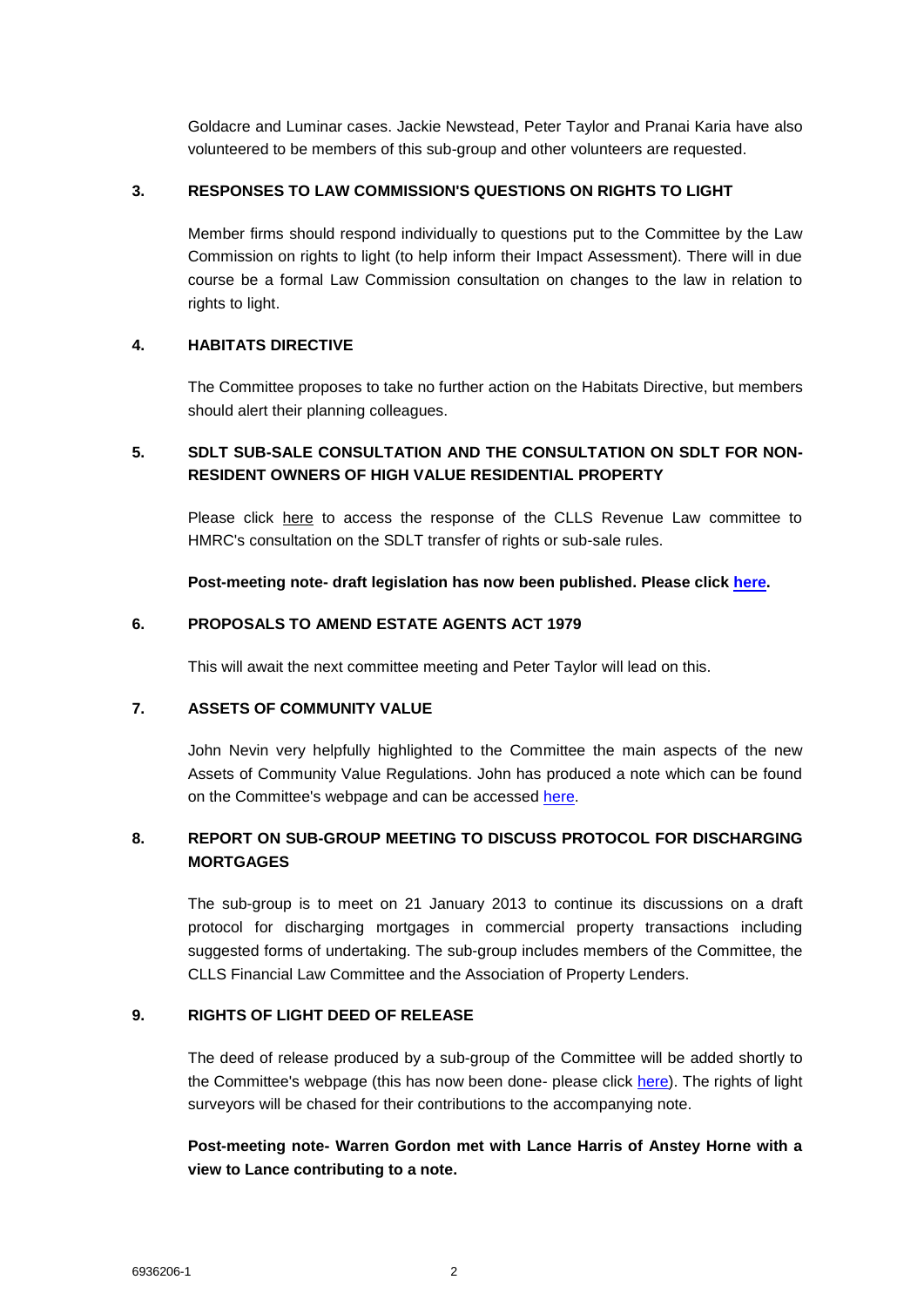#### **10. INSURANCE PROVISIONS**

A meeting will be arranged for early 2013 of the insurance provisions sub-group to finalise the provisions for commercial property leases. The sub-group will also consider the draft BPF's lease's treatment of insurance.

#### **11. CHANGES IN THE RULES ON REGISTERING RENT DEPOSITS AS CHARGES**

The Committee awaits the final form of the changes in the law for registration at Companies House (or otherwise) of charges in rent deposit deeds.

#### **12. FINAL WORD ON CLLS CERTIFICATE OF TITLE AND OPINION LETTER**

The new  $7<sup>th</sup>$  edition of the CLLS Land Law Committee Certificate of title, plus confirmation letters, have been added to the CLLS website. Jackie Newstead will send through the questionnaire for the 7<sup>th</sup> edition. Warren Gordon has now sent through the supplemental enquiries intended to cover the gap between the CPSEs and information needed to produce the Certificate and they have been added to the website. Warren has also written an article on the new Certificate for the Law Society's Property in Practice publication.

The revised CLLS Land Law Committee draft form of overseas legal opinion on transactions relating to real property in England and Wales has also been added to the Committee's webpage.

Generally, the precedents can also be found on the Precedents Documents [section](http://www.citysolicitors.org.uk/Default.aspx?sID=756&lID=0) of the website, which appears to be frequently used by visitors to the site to access the CLLS's precedents.

# **13. RESPONSE TO LAW COMMISSION'S CONSULTATION ON ELECTRONIC COMMUNICATIONS CODE**

The Committee has responded to the Law Commission's consultation on the Electronic Communications Code. Please click [here](http://www.citysolicitors.org.uk/FileServer.aspx?oID=1278&lID=0) for the response. Thanks to Jon Pike and Warren Gordon for their work on this.

#### **14. SRA AND MORTGAGE FRAUD**

It has been reported that the Solicitors Regulation Authority is considering cutting the need for solicitors to hold client money in conveyancing transactions, as part of a review of its strategy to help firms reduce the risk of mortgage fraud. The SRA is looking again at its draft conveyancing strategy published in April 2011 to ensure it provides "appropriate support" to solicitors. An important question is the appropriateness of the SRA's approach if applied to commercial transactions (where, for example, a corporate deal may trigger conveyancing provisions). It was considered that it would be useful for an SRA representative to attend a Committee meeting to discuss this and other matters of mutual interest.